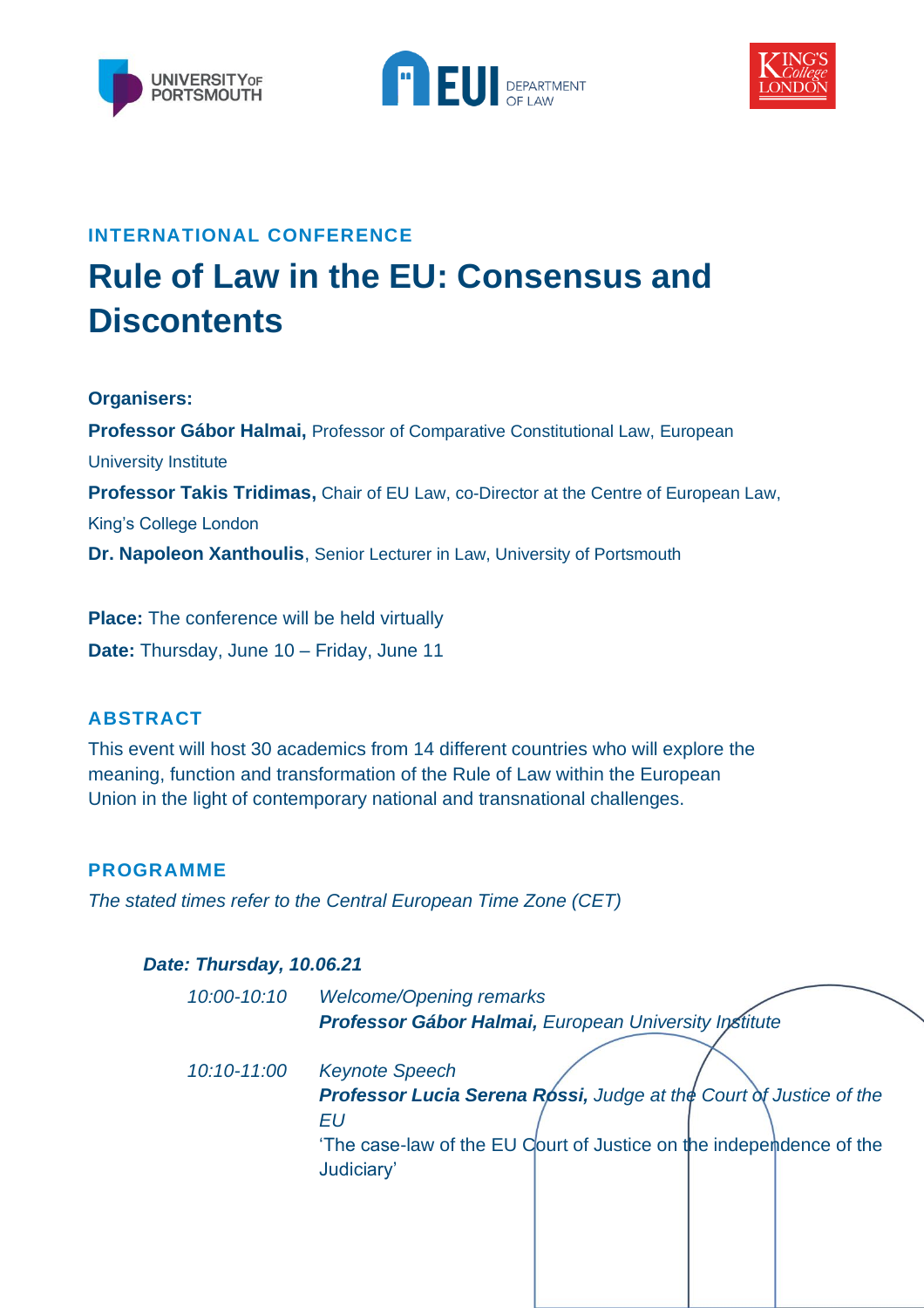





*Chair: Sir Francis Geoffrey Jacobs KCMG QC, Professor of Law and Jean Monnet Professor, President at the Centre of European Law, King's College London*

- *11:00-11:10 Break*
- *11:10-12:40 Panel I: Philosophical Foundations of the Rule of Law in Supranational Polities*

*Chair: Professor Gábor Halmai, European University Institute*

*Professor Jiří Přibáň, Professor of Law, Cardiff University* 'The Rule of Law Imaginary and Its Transnational European Context: on social contingency of the philosophical ideal' *Professor Takis Tridimas*, *Chair of EU Law, Director of Centre of European Law, King's College London* 'EU values: the role of the Court of Justice in protecting the rule of law' *Franco Peirone, Lecturer in European and Constitutional Law, Maastricht University* 'The Rule of an ever closer Union' *Massimo Fichera, Adjunct Professor, Academy of Finland Research Fellow, University of Helsinki* 'Constitutional time and the iterative relationship between the rule of law and democracy beyond the State'

- *12:40-14:00 Lunch Break*
- *14:00-15:30 Panel II: Democracy, Rule of Law & Backsliding Member States*

*Chair: Napoleon Xanthoulis, University of Portsmouth*

*Paul Blokker, Associate Professor, University of Bologna* 'The Entanglement between Democracy and the Rule of Law' *Kasia Krzyzanowska, European University Institute* 'Legal impossibilism versus the rule of law: The Case of Poland'-**Piotr Bogdanowicz***, Associate Professor, Warsaw University* 'On the Use of Law, its Abuse and the War with the Rule of Law' *Professor Gábor Halmai, Professor of Comparative Constitutional Law, European University Institute*  'The Fall of Rule of Law and Democracy in Hungary and the Complacency of the EU'

*15:30-15:45 Break*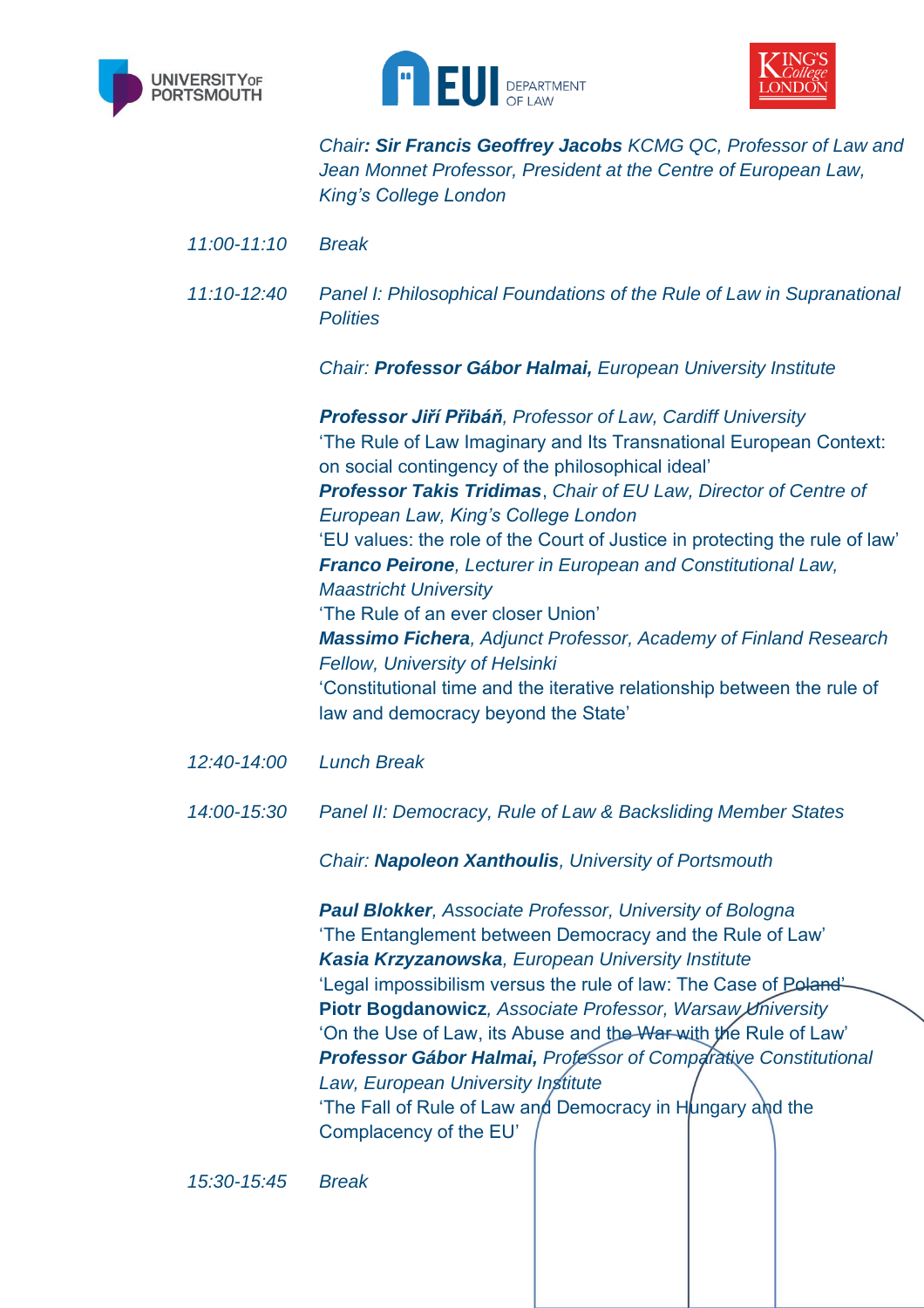





*15:45-17:30 Panel III: Mutual Trust, Judicial Independence & Economic Governance*

*Chair: Dr. Panos Kapotas, Senior Lecturer, University of Portsmouth*

*Professor Laurent Pech, Middlesex University London* 'Fiddling while our rule of law house is burning? Judicial independence in the EU in an era of authoritarian populism' *Birgit Aasa, Postdoctoral Research Fellow, iCourts, University of Copenhagen* 'Mutual Trust and Rule of Law in the EU – an Uneasy Relationship' *Professor Theodore Konstadinides, Professor of Law, University of Essex*  'Judicial Independence and the Rule of Law in the UK after Brexit' *Riccardo Sallustio, LUISS Guido Carli University '*The Rule of Law and sustainable development: the view from Italy' *Tomi Tuominen, Lecturer, Lecturer in Law, University of Lapland* 'Proportionality Review in Economic Governance as a Manifestation of the Formal Rationality of Modern Law'

#### *End of day one*

*Date: Friday, 11.06.21*

*09:30-10:20 Keynote Speech Michal Bobek, Advocate General at the Court of Justice of the EU* 'The Second and the Third Waves of the Rule of Law Cases in the Court of Justice: Looking at the Small Print'

*Chair: Professor Takis Tridimas, King's College London*

- *10:20-10:30 Break*
- *10:30-12:15 Panel IV: EU Toolkits & Emergency Situation*

*Chair: Professor Takis Tridimas, King's College London*

*Matteo Bonelli, Assistant Professor of EU Law, Maastricht University* 'Infringement actions 2.0: How new approaches to the Article 258 procedure may contribute to protect the rule of law in the Member States'

*Michał Krajewski, Postdoctoral Research Fellow, iCourts, University of Copenhagen*

'The Many Faces of the Rule of Law: The Assets of EU Extra-Judicial Review Mechanisms'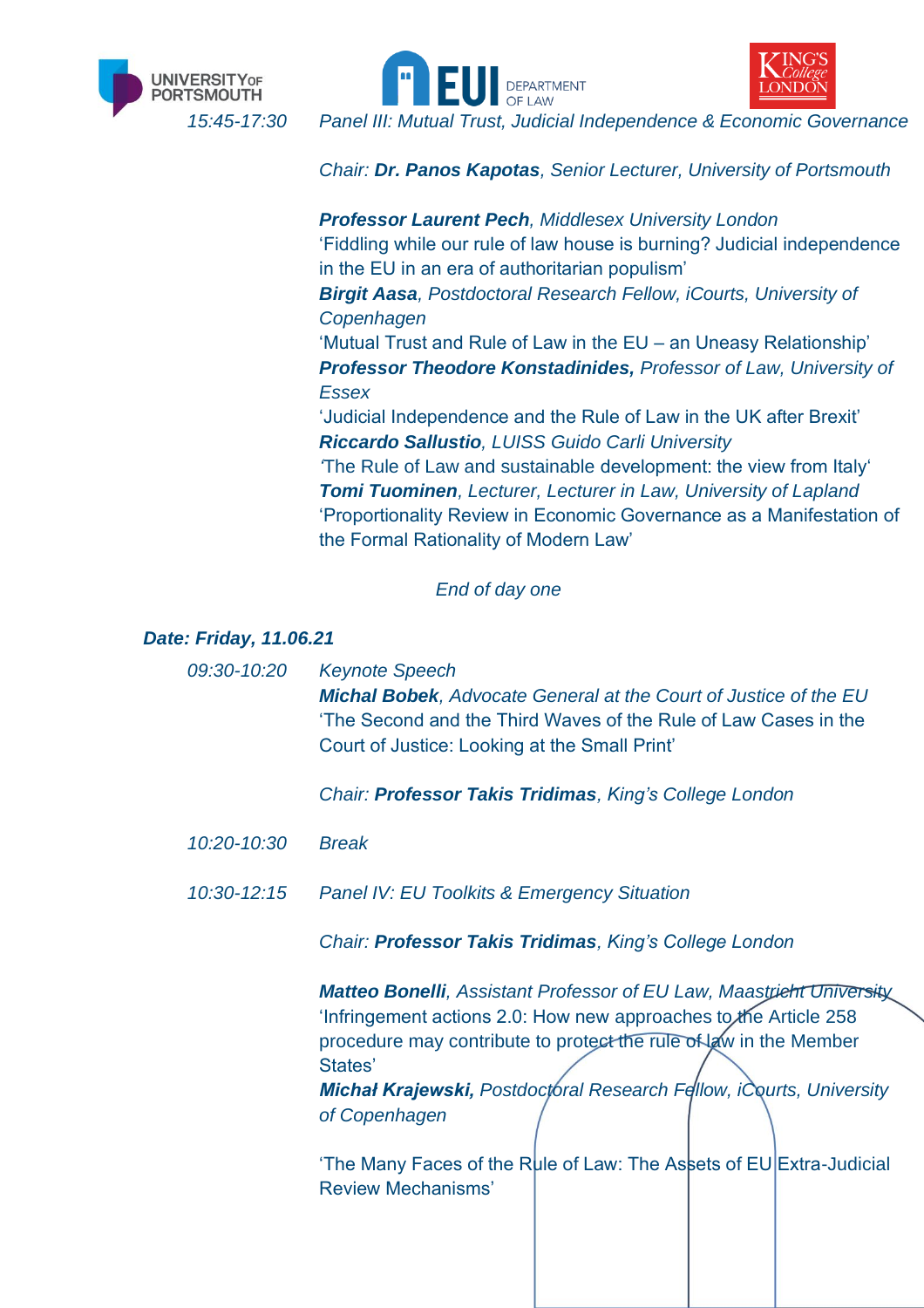





*Gábor Mészáros, Senior Lecturer, University of Pécs*

'Rule without Law in Hungary: The Decade of Permanent State of Exception'

*Joelle Grogan, Senior Lecturer in Law, Middlesex University London* 'Challenges to the rule of law in the EU and its Member States' *Antonios Kouroutakis, Assistant Professor at IE University in Madrid, Spain*

'Rule of Law and Democracy; Prospects and Inherent Limits'

- *12:15-12:30 Break*
- *12:30-14:00 Panel V: The Limits & Future of EU Integration*

*Chair: Professor Deirdre Curtin, European University Institute*

*Professor Bojan Bugaric, the University of Sheffield* 'The Illiberal Tide: The Rule of Law Crisis and Political Limits of European Integration'

*Professor Armin von Bogdandy, Director, Max Planck Institute for Comparative Public Law and International Law, & Dimitri Spieker, Research Fellow, Max Planck Institute*

'The EU's new transformative constitutionalism: A new frame for an old problem'

*Professor Matej Avbel, New University, Ljubljana* 'The Rule of Law, Comprehensive Doctrines, Overlapping Consensus and the Future of Europe' *Professor Carlos Closa, European University Institute* 'The role of the Venice Commission in detecting breaches of compliance with rule of law for EU institutions'

- *14:00-15:00 Lunch Break*
- *15:00-15:15 Video message by Věra Jourová, Vice President of the European Commission*

*15:15-16:00 Keynote Speech Professor Kim Lane Scheppele, Laurance S. Rockefeller Professor of Sociology and International Affairs in the Princeton School of Public and International Affairs and the University Center for Human Values* 'Appearing to be Doing Something: The EU Rule of Law Pantomime'

*Chair: Professor Gábor Halmai, European University Institute*

*16:00-16:10 Break*